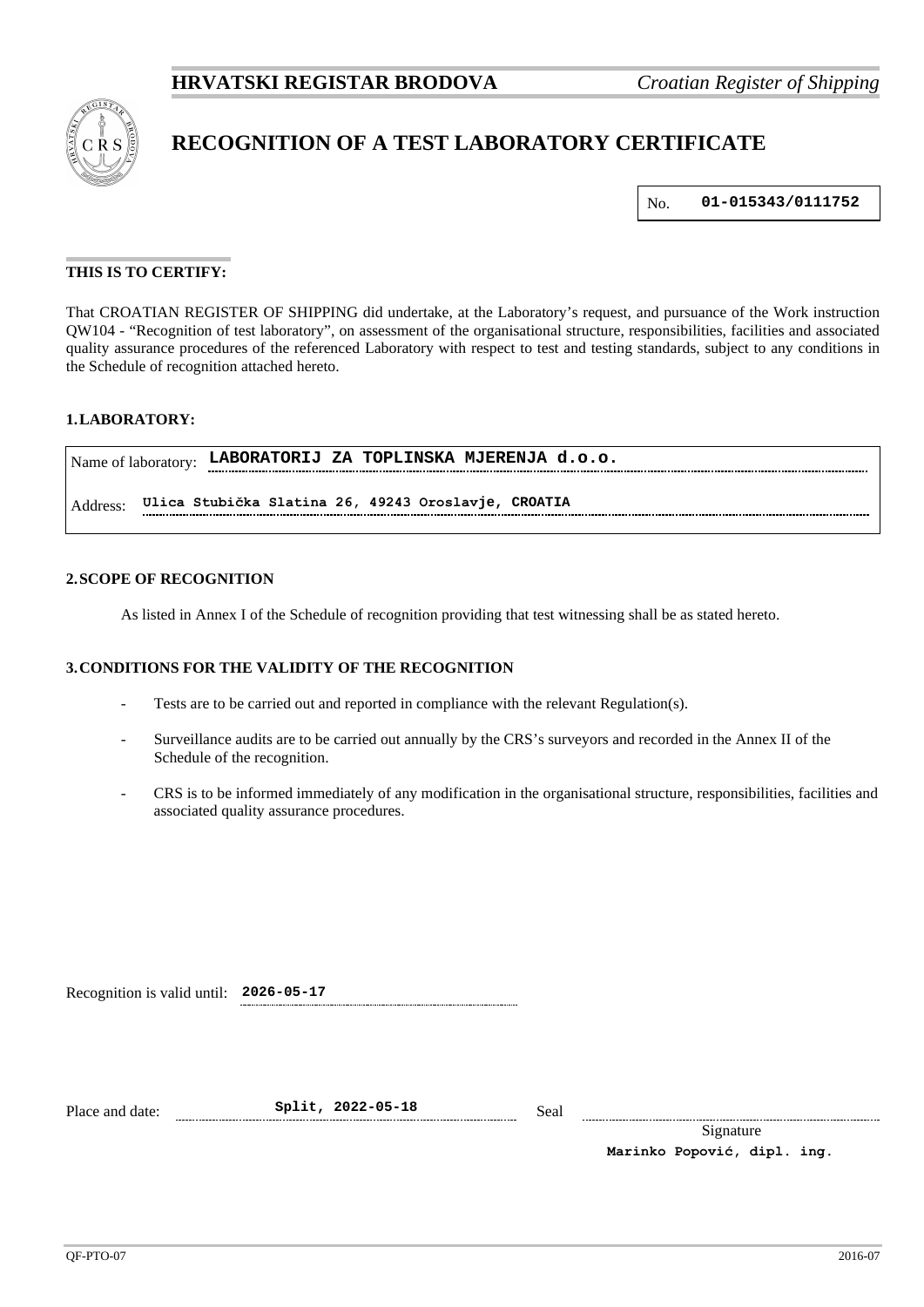# **SCHEDULE OF RECOGNITION**

Annex I to Certificate No:  $\vert$  No. **01-015343/0111752** 

| Item<br>No. | Test method                                                                                                                             | Regulation                          | Test standards<br>(latest edition)  | Test witnessing<br>mode (see note) | Comments |
|-------------|-----------------------------------------------------------------------------------------------------------------------------------------|-------------------------------------|-------------------------------------|------------------------------------|----------|
| 1.          | Ispitivanje negorivosti<br>materijala.<br>Materials non-combustibility<br>test.                                                         | CRS Rules<br>Part 17                | IMO FTP Code,<br>Annex 1,<br>Part 1 | (1)                                |          |
| 2.          | Ispitivanje vatrootpornosti<br>konstrukcija klase "A", "B" i<br>$F$ .<br>Fire resistance tests for "A",<br>"B" and "F" class divisions. | CRS Rules<br>Part 17                | IMO FTP Code<br>Annex 1,<br>Part 3  | (1)                                |          |
| 3.          | Ispitivanje upravljačkih<br>sustava protupožarnih vrata.<br>Fire test for fire door control<br>system.                                  | CRS Rules<br>Part 17                | IMO FTP Code<br>Annex 1,<br>Part 4  | (1)                                |          |
| 4.          | Ispitivanje vatrootpornosti<br>konstrukcija na brzim<br>brodovima.<br>Test for fire-resisting<br>divisions of high-speed craft.         | CRS Rules<br>Part 17 and<br>Part 28 | IMO FTP Code<br>Annex 1,<br>Part 11 | (1)                                |          |

Note:

- (1) Except otherwise agreed upon, the CRS witnessing is compulsory for every test.
- (2) First test and one per 4 years.
- (3) CRS witnessing is not compulsory.

Page 2 of 3